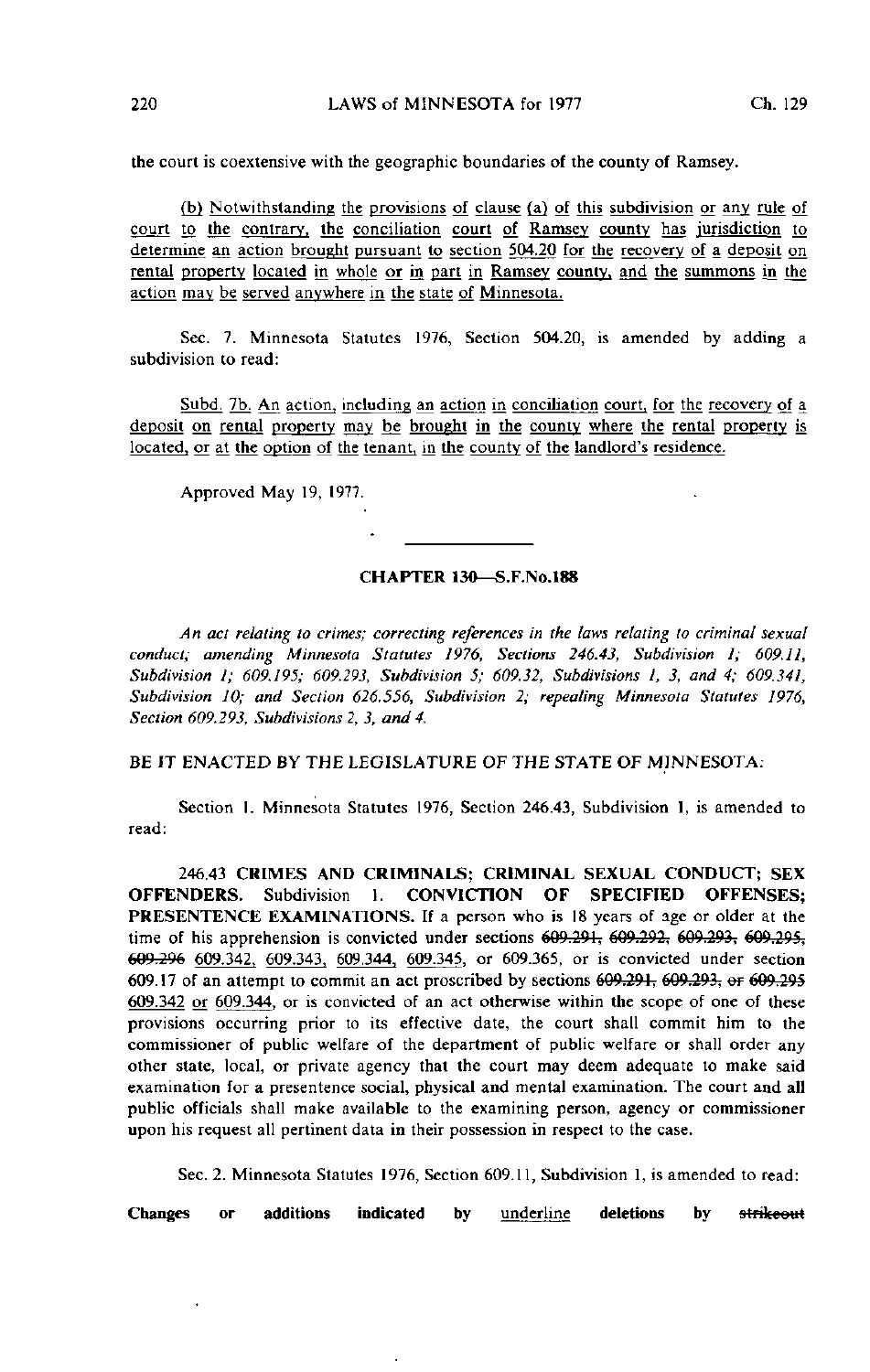609.11 MINIMUM TERMS OF IMPRISONMENT. Subdivision 1. All commitments to the commissioner of corrections for imprisonment of the defendant are without minimum terms except when sentence is to life imprisonment as required by law and except that any commitment following the defendant's first conviction of an offense wherein he had in his possession a firearm or used a dangerous weapon at the time of the offense shall be for a term of not less than one year plus one day, nor more than the maximum sentence provided by law for the offense for which convicted, and except that any commitment following defendant's second or subsequent conviction of an offense wherein he had in his possession a firearm or used a dangerous weapon at the time of the offense shall be for a term not less than three years, nor more than the maximum sentence provided by law for the offense for which convicted, and such person shall not be eligible for parole until he shall have served the full minimum sentence herein provided, notwithstanding the provisions of sections 242.19, 243.05, 609.12 and 609.135. The offenses for which mandatory minimum sentences shall be served as herein provided are: aggravated assault, burglary, kidnapping, manslaughter, murder in the second or third degree, rape, robbery, sodomy criminal sexual conduct in the first, second or third degree, escape while under charge or conviction of a felony, or discharge of an explosive or incendiary device.

Sec. 3. Minnesota Statutes 1976, Section 609.195, is amended to read:

609.195 MURDER IN THE THIRD DEGREE, Whoever, without intent to effect the death of any person, causes the death of another by either of the following means, is guilty of murder in the third degree and may be sentenced to imprisonment for not more than 25 years:

(1) Perpetrates an act eminently dangerous to others and evincing a depraved mind, regardless of human life; or

(2) Commits or attempts to commit a felony upon or affecting the person whose death was caused or another, except rape or sodomy criminal sexual conduct in the first or second degree with force or violence within the meaning of section 609.185.

Sec. 4. Minnesota Statutes 1976, Section 609.293, Subdivision 5, is amended to read:

Subd. 5. CONSENSUAL ACTS. Whoever, in cases not coming within the provisions of subdivisions  $2$  and  $3$  sections 609.342 or 609.344, voluntarily engages in or submits to an act of sodomy with another may be sentenced to imprisonment for not more than one year or to payment of a fine of not more than \$1,000, or both.

Sec. 5. Minnesota Statutes 1976, Section 609.32, Subdivision 1, is amended to read:

609.32 PROSTITUTION. Subdivision 1. DEFINITIONS. (1) "Prostitution" means engaging or offering or agreeing to engage for hire in sexual intercourse penetration, as defined in section  $609.296609.341$ , subdivision 12 er sodomy as defined in section  $609.293$ ; subdivision 4-.

Changes or additions indicated by underline deletions by strikeout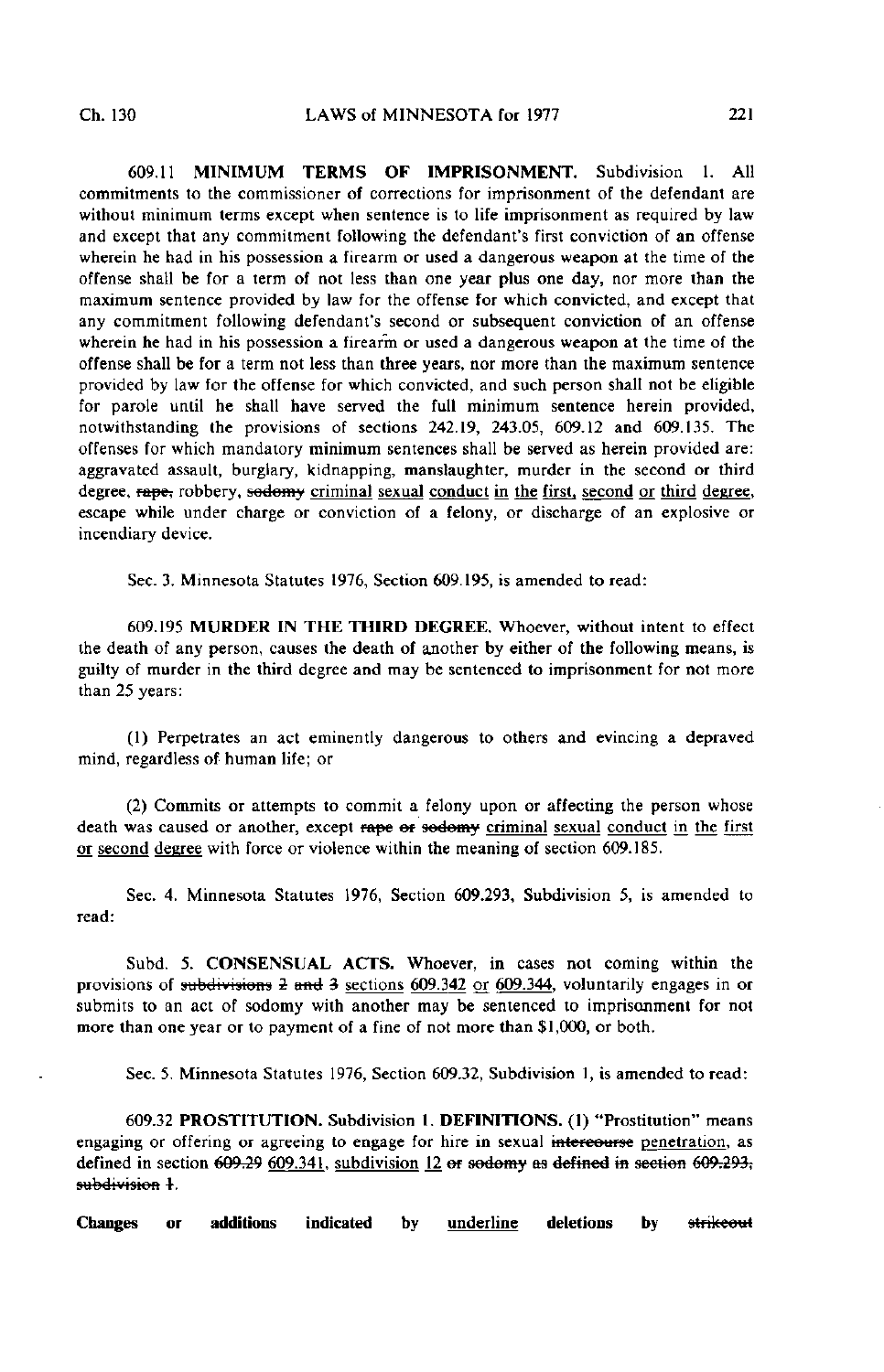(2) A "place of prostitution" is a house or other place where prostitution is practiced or from which prostitution is promoted.

Sec. 6. Minnesota Statutes 1976, Section 609.32, Subdivision 3, is amended to read:

Subd. 3. OTHER ACTS PROHIBITED. Whoever intentionally does any of the following may be sentenced to imprisonment for not more than five years or to payment of a fine of not more than \$5,000, or both:

(1) Keeps a place of prostitution; or

(2) Leases or otherwise permits premises owned by him or under his control to be used as a place of prostitution; or

(3) Solicits or induces another over the age of 18 years to practice prostitution; or

(4) Solicits another under the age of 18 years to have engage in sexual intercourse er te commit sodomy penetration with a prostitute or admits him to a place of prostitution; or

(5) Engages as a prostitute in an act of sexual intercourse ef sodomy prostitution with another under the age of 18-years; or

(6) Transports a prostitute from one place of prostitution within the state to another such place within or without the state, or brings a prostitute into the state, for the purpose of prostitution.

Sec. 7. Minnesota Statutes 1976, Section 609.32, Subdivision 4, is amended to read:

Subd. 4. FURTHER ACTS PROHIBITED. Whoever intentionally does any of Ihe following may be sentenced to imprisonment for not more than one year or to payment of a fine of not more than \$1,000, or both:

(1) Engages in prostitution; or

(2) Is supported in whole or in part by the earnings of a prostitute; or

(3) Solicits for a prostitute, directs, takes, or transports another to a prostitute or place of prostitution, or brings a prostitute to him, for the purpose of sexual intercourse or sodomy penetration with a prostitute; or

(4) Hires or offers or agrees to hire another person to engage in sexual intercourse er sedomy penetration.

Sec. 8. Minnesota Statutes 1976, Section 609.341, Subdivision 10, is amended to read:

Subd. 10. "Position of authority" includes but is not limited to any person who is a

Changes or additions indicated by underline deletions by strikeout

 $\star$